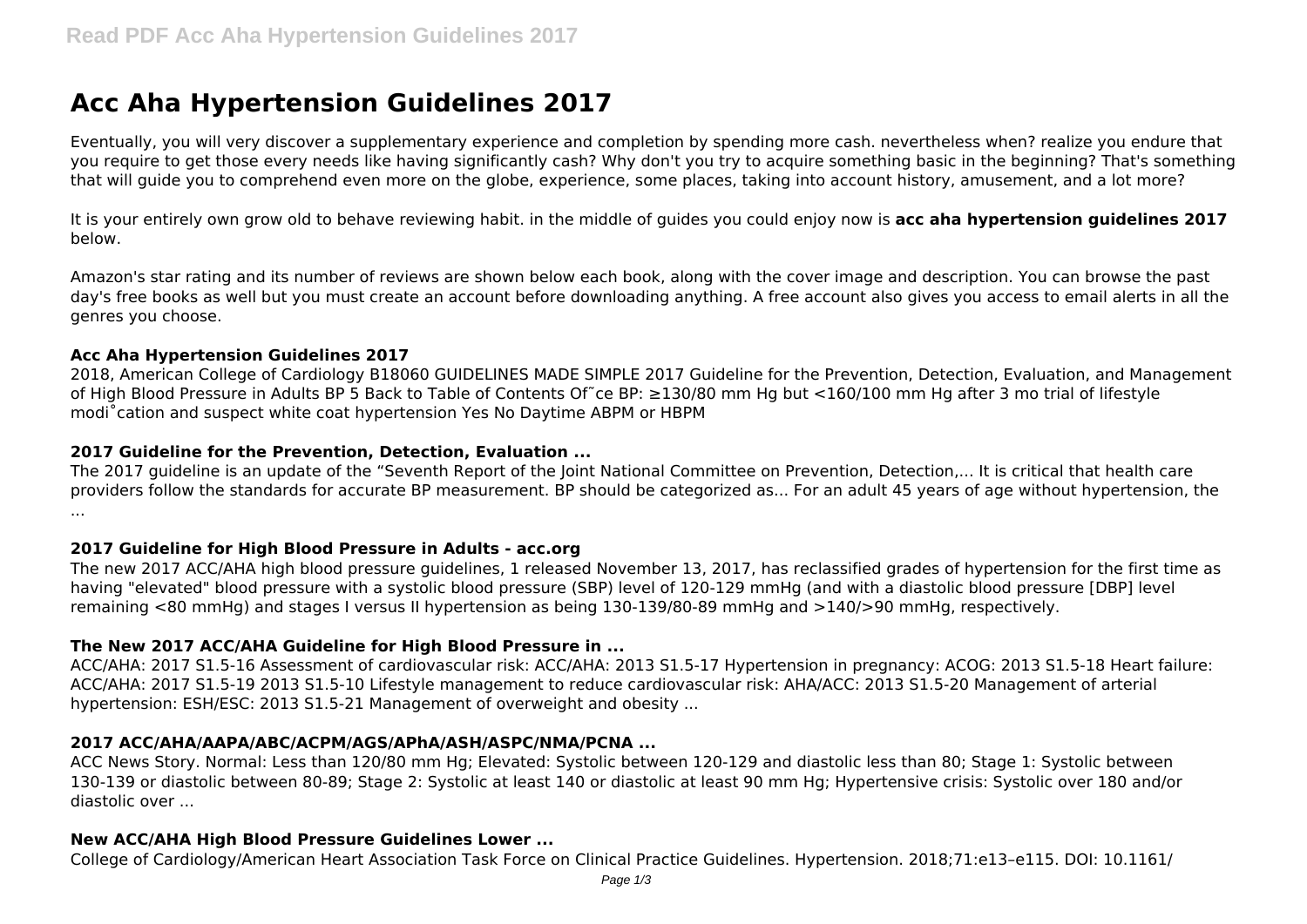HYP.0000000000000065. This article has been copublished in the Journal of the American College of Cardiology. Copies: This document is available on the World Wide Web sites of the American College of ...

#### **Clinical Practice Guideline - AHA/ASA Journals**

According to the 2017 American Heart Association/American College of Cardiology Guideline for the Prevention, Detection, Evaluation, and Management of High Blood Pressure in Adults, hypertension ...

### **Some health care professionals use outdated guidelines to ...**

According to the American Heart Association/American College of Cardiology Guideline for the Prevention, Detection, Evaluation, and Management of High Blood Pressure in Adults, hypertension should be defined as ≥130/80 mm Hg. Researchers noted that this study began before the updated ACC/AHA guidelines were released in 2017, and at that time ...

### **Some health care professionals use outdated guidelines to ...**

This group was also recently recognized as a risk enhancer in the updated 2018 ACC/AHA blood cholesterol guidelines though was not part of the 2017 ACC/AHA hypertension guidelines. 8 For diabetic patients, the Europeans recommend a BP threshold of >140/90 mm Hg for initiation of antihypertensive therapy while treatment is recommended for BP ≥130/80 mm Hg in the American guideline. 9 However, both endorse a target BP <130/80 mm Hg. While the Europeans recommend combination antihypertensive ...

## **Comparison of the ACC/AHA and ESC/ESH Hypertension ...**

"With a higher proportion of adults taking antihypertensive medication and more intensive treatment recommended for those with hypertension, the implementation of the 2017 ACC/AHA BP guideline ...

## **NHANES: Blood Pressure Control Slipping | MedPage Today**

Hypertension Highlights 2017 New blood pressure targets and treatment recommendations:For years, hypertension was classified as a blood pressure (BP) reading of 140/90 mm Hg or higher, but the updated guideline classifies hypertension as a BP reading of 130/80 mm Hg or higher.

## **Hypertension Highlights 2017 - American Heart Association**

Dorans K, Mills K, Liu Y and He J (2018) Trends in Prevalence and Control of Hypertension According to the 2017 American College of Cardiology/American Heart Association (ACC/AHA) Guideline, Journal of the American Heart Association, 7:11, Online publication date: 5-Jun-2018.

## **2017 ACC/AHA/AAPA/ABC/ACPM/AGS/APhA/ASH/ASPC/NMA/PCNA ...**

The 2017 American College of Cardiology (ACC)/American Heart Association (AHA) guidelines for the prevention, detection, evaluation, and management of high blood pressure (BP) in adults and the 2018 European Society of Cardiology (ESC)/European Society of Hypertension (ESH) guidelines for management of BP represent the most recent guidance regarding assessment, measurement, and approach to treat hypertension  $(1,2)$ .

## **ACC/AHA Versus ESC/ESH on Hypertension Guidelines | JACC ...**

The latest NHANES data support that view, said Carey, who was vice chair of the writing committee for the 2017 hypertension guideline from the American College of Cardiology (ACC), AHA, and nine other partnering organizations. "I think it's really attributable in large part to those recommendations that were in the 2014 report," he said.